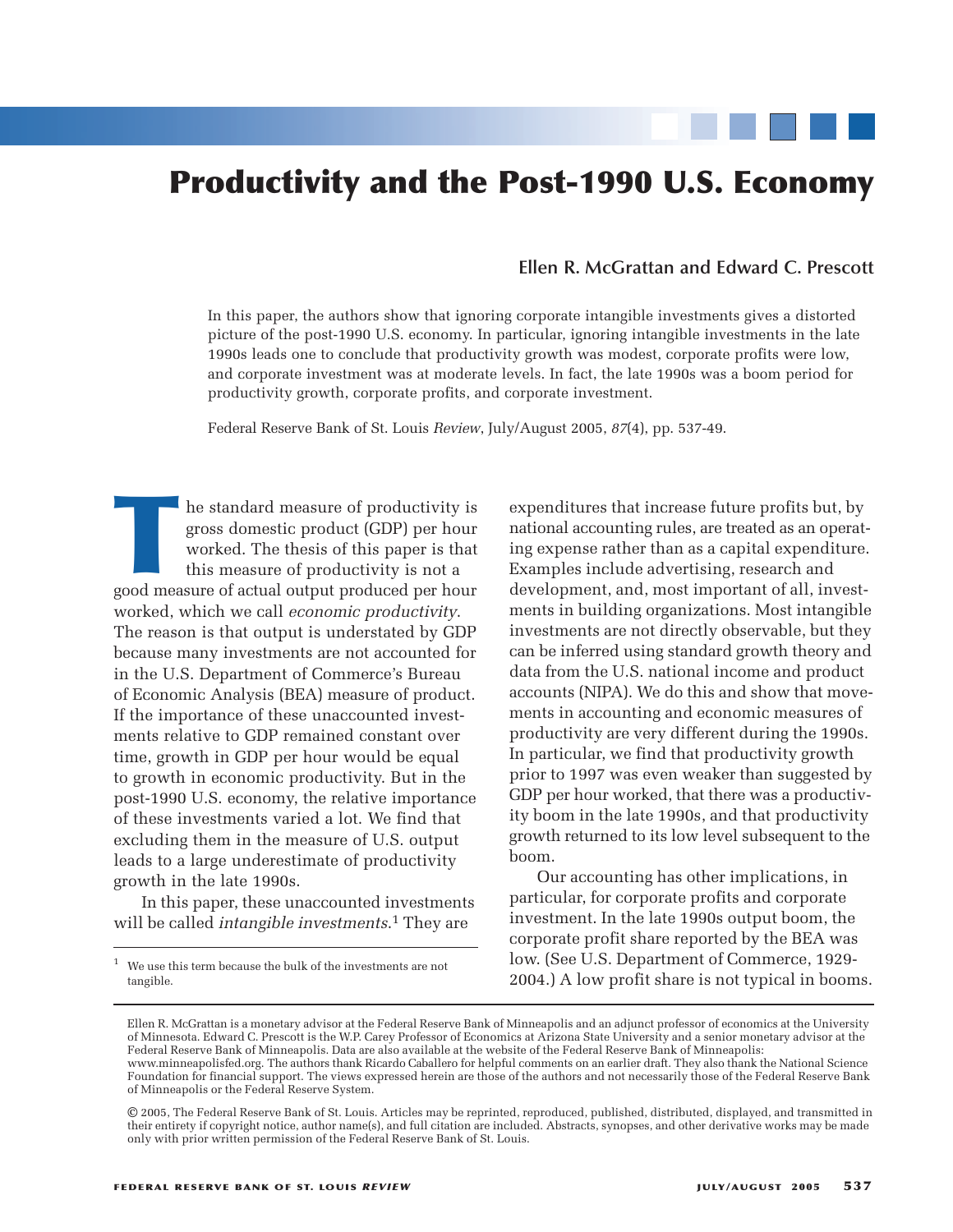The reason the corporate profit share fell in the boom is simple accounting: Accounting profits understated economic profits because corporations were making large intangible investments in the late 1990s that they expensed. Adding intangible investments to accounting profits and to accounting investment implies a very different picture of the U.S. economy than is evident in the BEA data because adjusted corporate profit and corporate investment shares were both high.

## **THE MODEL ECONOMY**

In this section, we present a version of the model economy that we used to analyze secular movements in corporate equity values. (See McGrattan and Prescott, 2004.) Here, we use the model to compare accounting and economic measures of key aggregate statistics.

The economy is populated by a large number of identical, infinitely lived households. They make decisions about consumption, labor supply, and saving. These decisions are event contingent, where the events are generated by a finite-state Markov chain with stationary transition probabilities. The period *t* state is  $s_t \in S$ . *These decisions are event*<br> *Y* are *R these decisions are event*<br> *Y t sate is*  $s_t \in S$ *.<br>
<i>E*  $\sum_{t=0}^{\infty} \beta^t U(C_t/N_t, L_t/N_t)$ ,<br> *E*  $\sum_{t=0}^{\infty} \beta^t U(C_t/N_t, L_t/N_t)$ ,<br> *E*  $\sum_{t=0}^{\infty} \beta^t U(C_t/N_t, L_t/N_t)$ ,<br> *E X*<sub>*t*</sub> *is therefore is are every the same generated by a*<br>*tith stationary trans*<br>*tiod t state is*  $s_t \in S$ .<br>*t* of the stand-in hou<br> $\sum_{t=0}^{\infty} \beta^t U(C_t/N_t, L_t/N_t)$ 

Preferences of the stand-in household are ordered by

(1) 
$$
E \sum_{t=0}^{\infty} \beta^t U(C_t/N_t, L_t/N_t),
$$

where  $C_t$  is total consumption,  $L_t$  is total labor supply, and  $N_t$  is the working-age population.

There are two stand-in firms, one for the corporate sector and one for the noncorporate sector. The constant-returns technology for the corporate sector, sector 1, is given by

Truncences of the stand-nH notation of the ordered by

\n(1) 
$$
E \sum_{t=0}^{\infty} \beta^t U(C_t/N_t, L_t/N_t),
$$

\nwhere *C\_t* is total consumption, *L\_t* is total labor

\nsupply, and *N\_t* is the working-age population. There are two stand-in firms, one for the correspondence

\nThe constant-returns technology for the corporate sector, sector 1, is given by

\n
$$
Y_{1,t} = f^c(K_{1m,t}, K_{1u,t}, L_{1,t}, s_t)
$$
\n
$$
K_{1m,t+1} = (1 - \delta_{1m})K_{1m,t} + X_{1m,t}
$$
\n
$$
K_{1u,t+1} = (1 - \delta_{1u})K_{1u,t} + X_{1u,t}
$$
\n
$$
\hat{K}_{1m,t+1} = [(1 - \hat{\delta}_{1m})\hat{K}_{1m,t} + (1 - \hat{\delta}_{1x})X_{1m,t}]/(1 + \pi_{t,t+1})
$$
\nwhere *Y\_{1,t}* is the output of the sector, *K\_{1m,t}* is the beginning of-period stock of measured capital, *K\_{1m,t+1}* is the beginning of a principal ideal, and *K\_{1m,t+2}* is the beginning of a principal ideal, and *K\_{1m,t+3}* is the original.

$$
\hat{K}_{1m,t+1} = [(1 - \hat{\delta}_{1m})\hat{K}_{1m,t} + (1 - \hat{\delta}_{1x})X_{1m,t}]/(1 + \pi_{t,t+1}),
$$

where  $Y_{1,t}$  is the output of the sector,  $K_{1m,t}$  is the beginning-of-period stock of measured capital,  $K_{1u,t}$  is the beginning-of-period stock of unmea-

sured capital,  $\hat{K}_{1m,t}$  is the beginning-of-period book value of the stock of measured capital,  $L_{1,t}$ is the labor input,  $X_{1m,t}$  is new investment in measured capital,  $X_{1u,t}$  is new investment in unmeasured capital, and  $\pi_{t,t+1}$  is the inflation rate between *t* and *t* +1. Later, we use the fact that *fc* has a unit elasticity between capital and labor, with the capital share equal to  $\theta$ .

Stocks  $K_{1m,t}$  and  $\hat{K}_{1m,t}$  can be different if tax rules allow for differences between depreciation for taxes and actual economic depreciation. They can also be different if there is inflation. The stocks of measured and unmeasured capital depreciate at rates  $\delta_{1m}$  and  $\delta_{1u}$ , respectively. For tax purposes, capital consumption allowances  $\frac{dE}{dt}$  are equal to  $\hat{\delta}_{1m}\tilde{K}_{1m,t} + \hat{\delta}_{1x}X_{1m,t}$  and can exceed  $\delta_{1m} K_{1m,t}$  because of accelerated depreciation allowances or allowances by the Internal Revenue Service for expensing tangible investments. rules allow for differences between depreciation<br>for taxes and actual economic depreciation. The<br>can also be different if there is inflation. The<br>stocks of measured and unmeasured capital<br>depreciate at rates  $\delta_{1m}$  and *K* Exerces and the set of  $\hat{\delta}_{1m}\hat{K}_{1m,t} + \hat{\delta}_{1x}X_{1m,t}$  and can because of accelerated deprections or allowances by the Internal rexpensing tangible investments in expensing tangible investments  $Y_{2,t} = f^{nc}(K_{2m,t}, L_{2,t$  $\lim_{t_m} \hat{K}_{1m,t} + \hat{\delta}_{1x} X_{1m,t}$  and<br>ise of accelerated depiallowances by the Internal<br>pensing tangible inves<br>ant-returns technology<br>or, sector 2, is<br> $Y_{2,t} = f^{nc}(K_{2m,t}, L_{2,t}, s_t)$ 

The constant-returns technology for the noncorporate sector, sector 2, is

$$
Y_{2,t} = f^{nc}(K_{2m,t}, L_{2,t}, s_t)
$$
  

$$
K_{2m,t+1} = (1 - \delta_{2m})K_{2m,t} + X_{2m,t}
$$
  

$$
\hat{K}_{2m,t+1} = [(1 - \hat{\delta}_{1m})\hat{K}_{2m,t} + (1 - \hat{\delta}_{1x})X_{2m,t}]/(1 + \pi_{t,t+1}),
$$

where  $Y_{2,t}$  is the output of the sector,  $K_{2m,t}$  is the beginning-of-period stock of measured capital,  $\widetilde{K}_{2m,t}$  is the beginning-of-period book value of the stock of measured capital,  $L_{2,t}$  is the labor input, and  $X_{2m,t}$  is new investment in measured capital. Later, we use the fact that  $f^{nc}$  has a unit elasticity between capital and labor, with the capital share equal to  $\alpha$ .

The rate of economic depreciation of noncorporate capital is  $\delta_{2m}$ . For tax purposes, total depreciation is  $\hat{\delta}_{2m}K_{2m,t} + \hat{\delta}_{2x}X_{2m,t}$ . We assume that intangible capital investment in the noncorporate sector is negligible and therefore do not include it.2

Policy in this economy is a set of tax rates and transfer functions that depend on the state *st*. Both the households and the firms pay taxes.

<sup>2</sup> Most of the investment in the noncorporate sector is in the household and government sectors, with little or no expenditures on items such as research and development, advertising, and investments in organizational capital.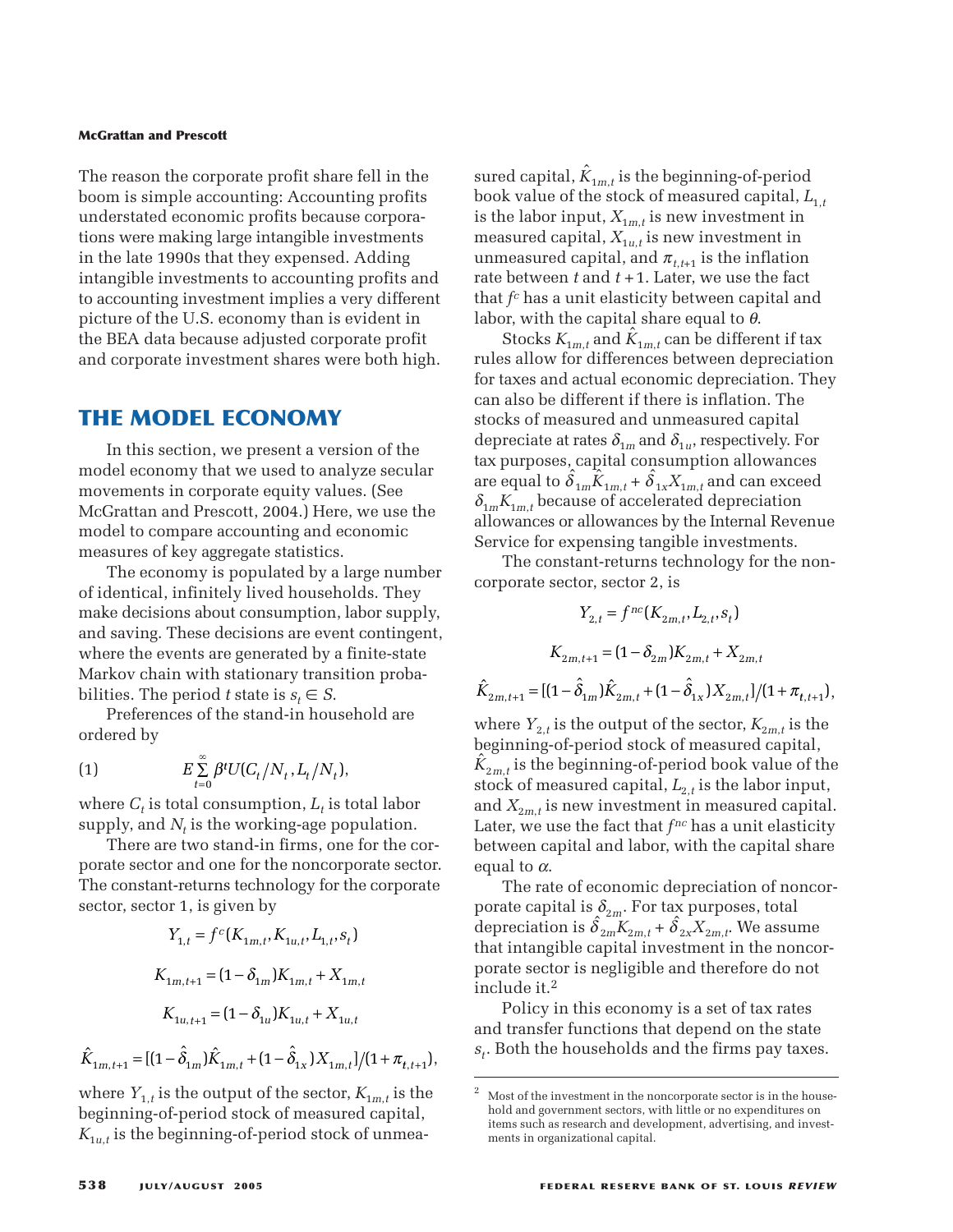We consider recursive competitive equilibria with equilibrium elements that are stationary functions of the economy's state vector. Because of our assumption that *st* is a Markov process with time-invariant transition probabilities, the aggregate state in period *t* is  $(K_{1m,t}, K_{1u,t}, \hat{K}_{1m,t}, K_{2m,t})$  $K_{2m,t}$ ,  $s_t$ ). For convenience, let  $K_t = (K_{1m,t}, K_{1u,t}, K_{1u,t})$  $K_{1m,t}$ ,  $K_{2m,t}$ ,  $\tilde{K}_{2m,t}$ ,  $\tilde{K}_{2m,t}$ ). For a stationary recursive equilibrium, the state in period *t* is a function of the period *t* event history  $s^t = (s_0, \ldots, s_t)$ , a fact that we use later. We consider recursive competitive<br>ith equilibrium elements that are sinctions of the economy's state vect<br>four assumption that  $s_t$  is a Markov p<br>me-invariant transition probabilitie<br>ite state in period t is  $(K_{1m,t}, K_{1u,t},$ We consider recursive con<br>h equilibrium elements that<br>ctions of the economy's stature assumption that  $s_t$  is a N.<br>e-invariant transition prob<br>e state in period t is  $(K_{1m,t},$ <br> $s_t$ ,  $s_t$ ). For convenience, let<br> $_{n,t}$ ,  $K_{2$ We consider recursi<br>
1 equilibrium eleme<br>
tions of the econom<br>
ur assumption that  $s_t$ <br>
2-invariant transition<br>
state in period t is (<br>  $t$ ,  $s_t$ ). For convenien<br>  $t$ ,  $K_{2m,t}$ ,  $\hat{K}_{2m,t}$ ). For a<br>
librium, the state in<br> der received the economic term of the economic strainer  $\hat{X}_{2m,t}$ ). The state of the period the period of the period  $A_{t+1}$ ctions of<br>
ur assump<br>
e-invarian<br>
e-invarian<br>
estate in p<br>
estate in p<br>
estate in p<br>
dibrium,<br>
period t e<br>
use later.<br>
The prob<br>
subject to<br>  $+\tau_{c,t})C_t$  +<br>  $(1-\tau_{d,t})D$ <br>
ere  $A_t$  is a for assumption that  $s_t$  is<br>me-invariant transition<br>the state in period t is (K<br> $_{2m,t}$ ,  $s_t$ ). For convenience<br> $_{1m,t}$ ,  $K_{2m,t}$ ,  $\hat{K}_{2m,t}$ ). For a s<br>quilibrium, the state in p<br>e period t event history<br>e use later.<br>The ssumption that  $s_t$  is a<br>variant transition p:<br>te in period t is  $(K_{1n})$ . For convenience,<br> $K_{2m,t}$ ,  $\hat{K}_{2m,t}$ ). For a sta<br>rium, the state in pe<br>iod t event history s<br>later.<br>Problem of the house to the period t by<br> $J_{t,t$ **conside**<br>quilibrium<br>ons of the<br>assumptic hassumptic<br>ate in per<br> $s_t$ ). For cc<br> $K_{2m,t}, \hat{K}_{2m}$ <br>prium, the<br>riod t ever<br>later.<br>e probler<br>ject to the<br>ject to the consider recursive consider recursive consider recursive consider<br>*definition* elements that  $s_t$  is a l<br>*definition* that  $s_t$  is a l<br>*definition* pro<br>*e* in period *t* is  $(K_{1m,t}$ . For convenience, le<br>*m*<sub>t</sub>,  $\hat{K}_{2m,t}$  $\begin{align*}\n\text{considering}\n\text{invariant}\n\text{in the right,}\n\text{in the right,}\n\text{in the right,}\n\text{in the right,}\n\text{in the right,}\n\text{in the right,}\n\text{in the right,}\n\text{in the right,}\n\text{in the right,}\n\text{in the right,}\n\text{in the right,}\n\text{in the right,}\n\text{in the right,}\n\text{in the right,}\n\text{in the right,}\n\text{in the right,}\n\text{in the right,}\n\text{in the right,}\n\text{in the right,}\n\text{in the right,}\n\text{in the right,}\n\text{in the right,}\n\$ sider recursive competitive equilibri<br>brium elements that are stationary<br>f the economy's state vector. Because<br>mption that  $s_t$  is a Markov process with<br>ant transition probabilities, the aggre<br>a period t is  $(K_{1m,t}, K_{1u,t}, \$ 

The problem of the household is to maximize (1) subject to the period *t* budget constraints:

$$
(2)
$$

$$
(1 + \tau_{c,t})C_t + A_{t+1}
$$
  
=  $(1 - \tau_{d,t})D_{1,t} + D_{2,t} + (1 - \tau_{n,t})W_t L_t + (1 + i_t)A_t + T_t,$ 

where  $A_t$  is asset holdings at the beginning of period *t*. The household, during period *t*, receives income from corporate and noncorporate distributions,  $D_{1,t}$  and  $D_{2,t}$ , respectively, wages at aftertax rate  $(1 - \tau_{n,t})W_t$ , assets at after-tax rate  $i_t$ , and net transfers from the government,  $T_t$ . Distributions  $D_{1,t}$  and  $D_{2,t}$  are both net of taxes paid by corporate and noncorporate firms.  $(1 - \tau_{d,t} D_{1,t} + D_{2,t} + (1 - \tau_{n,t} D_{t}L_{t} + \epsilon_{t})$ <br>ere  $A_{t}$  is asset holdings at the beg<br>iod *t*. The household, during peri<br>ome from corporate and noncorp<br>ions,  $D_{1,t}$  and  $D_{2,t}$ , respectively, v<br>rate  $(1 - \tau_{n,t})W_{t}$ , as  $\mathcal{L}_{d,t}$ ,  $\mathcal{L}_{2,t}$  + (1  $\mathcal{L}_{n,t}$ ,  $\mathcal{L}_{n,t}$  + (1  $\mathcal{L}_{n,t}$ ),  $\mathcal{L}_{n,t}$  is asset holdings at the begind  $t$ . The household, during period me from corporate and noncorpor ons,  $D_{1,t}$  and  $D_{2,t}$ , respectivel  $\begin{aligned} \text{The } \text{h} \text{ is the } \text{h} \text{ is the } \text{h} \text{ is the } \text{h} \text{ is the } \text{h} \text{ is the } \text{h} \text{ is the } \text{h} \text{ is the } \text{h} \text{ is the } \text{h} \text{ is the } \text{h} \text{ is the } \text{h} \text{ is the } \text{h} \text{ is the } \text{h} \text{ is the } \text{h} \text{ is the } \text{h} \text{ is the } \text{h} \text{ is the } \text{h} \text{ is the } \text{h} \text{ is the } \text{h} \text{ is the } \$  $\mathcal{L}_{d,t}$ ,  $\mathcal{L}_{1,t}$ ,  $\mathcal{L}_{2,t}$ ,  $\mathcal{L}_{1,t}$ ,  $\mathcal{L}_{n,t}$ ,  $\mathcal{L}_{t+1}$ ,  $\mathcal{L}_{1,t}$ <br>  $\mathcal{L}_{2,t}$ , is asset holdings at the begind  $t$ . The household, during period<br>  $\mathcal{L}_{1,t}$  and  $D_{2,t}$ , respectively, was<br>
te  $($  $\lim_{t\to t} \lim_{n\to t} \frac{1}{\tau_{n,n}}$ <br>  $\tau_{n,r}$  fr nd *L*<br>  $\lim_{t\to t} \frac{1}{s}$ <br>  $\lim_{t\to t} \sum_{t} \sum_{s}$ if the model and non<br>  $\sum_{i=1}^{n} D_{1,t}$  and  $D_{2,t}$ , respective<br>  $(1 - \tau_{n,t})W_t$ , assets at after<br>
sefers from the governme<br>  $\tau_{1,t}$  and  $D_{2,t}$  are both net of<br>
and noncorporate firms.<br>
porate firms maximize the hand star *t<sub>t</sub>* is asset notaings at the segmining of<br>*t*. The household, during period *t*, receiven<br>from corporate and noncorporate distr<br>*n*,  $D_{1,t}$  and  $D_{2,t}$ , respectively, wages at aft<br> $(1 - \tau_{n,t})W_t$ , assets at after-tax ra *kt m* et notaings at the beginning<br>
busehold, during period *t*, reapporate and noncorporate d<br>
d  $D_{2,t}$ , respectively, wages at<br>  $JW_t$ , assets at after-tax rate  $i_t$ <br>
om the government,  $T_t$ . Distinguing<br>  $T_{2,t}$  are both net isehold, during period t, rec<br>
sehold, during period t, rec<br>
porate and noncorporate di<br>  $D_{2,t}$ , respectively, wages at  $W_t$ , assets at after-tax rate  $i_t$ ,<br>
in the government,  $T_t$ . District<br>
t are both net of taxes pai 1 1 sehold, during period *t*, receively, sehold, during period *t*, receively, vages at after-<br>to porate and noncorporate dist  $D_{2,t}$ , respectively, wages at after-<br> $D_{2,t}$ , respectively, wages at after-<br>tax rate  $i_t$ , and From corporate an<br>  $D_{1,t}$  and  $D_{2,t}$ , resp<br>  $1 - \tau_{n,t}$ ) $W_t$ , asset:<br>
fers from the gov<br>  $\mu$  and  $D_{2,t}$  are both<br>
and noncorporate<br>
orate firms maxi<br>  $\sum_{t} \sum_{s'} (1 - \tau_{d,t}(s^t$ <br>  $\sum_{t} \sum_{s'} (1 - \tau_{d,t}(s^t$ <br>  $\sum_{t} \sum_{s'} (1 - \tau$ porate an<br>  $D_{2,t}$ , resp<br>  $W_t$ , assets<br>
a the gov<br>
are both<br>
proporate f<br>
ms maxin<br>
utions to<br>  $t - \tau_{d,t}(s^t)$ <br>
utions ar<br>  $W_t L_{1,t} - N_t L_{1,t}$ <br>  $\vdots$ ,  $t - q_t X_{1u,t}$  $\alpha$  asset<br>*q*  $\alpha$  *x* asset<br>asset as equations<br> $\tau_{d,t}$  (ions<br> $\tau_{d,t}$  ions<br> $\mu_{1,t}$  -  $W_t$ the contractional comportant component and noncorport<br>  $\tau_{n,t}$ , and  $D_{2,t}$ , respectively, wage  $\tau_{n,t}$ ,  $W_t$ , assets at after-tax range from the government,  $T_t$ . If  $D_{2,t}$  are both net of taxes proncorporate firms.<br>

Corporate firms maximize the present value of after-tax distributions to the household, namely,

$$
\sum_{t} \sum_{s^t} (1 - \tau_{d,t}(s^t)) p_t(s^t) D_{1,t}(s^t).
$$

Corporate distributions are

ions, 
$$
D_{1,t}
$$
 and  $D_{2,t}$ , respectively, wages at after  
rate  $(1 - \tau_{n,t})W_t$ , assets at after-tax rate  $i_t$ , an  
transfers from the government,  $T_t$ . Distribution  
ns  $D_{1,t}$  and  $D_{2,t}$  are both net of taxes paid by cc  
rate and noncorporate firms.  
Corporate firms maximize the present value  
after-tax distributions to the household, name  

$$
\sum_{t} \sum_{s'} (1 - \tau_{d,t}(s^t)) p_t(s^t) D_{1,t}(s^t).
$$
  
rporate distributions are  

$$
D_{1,t} = p_{1,t} Y_{1,t} - W_t L_{1,t} - X_{1m,t} - q_t X_{1u,t}
$$

$$
-\tau_{1,t} [p_{1,t} Y_{1,t} - W_t L_{1,t} - \delta_{1m} \hat{K}_{1m,t} - \delta_{1x} X_{1m,t}
$$

$$
-\tau_{1k,t} K_{1m,t} + q_t X_{1u,t}]
$$
Notocorporate firms maximize the present  
ue of distributions, namely,  

$$
\sum_{t} \sum_{s'} p_t(s^t) D_{2,t}(s^t).
$$
  
us, noncorporate distributions are  

$$
D_{2,t} = p_{2,t} Y_{2,t} - W_t L_{2,t} - X_{2m,t}
$$

$$
-\tau_{2,t} [p_{2,t} Y_{2,t} - W_t L_{2,t} - \delta_{2m} \hat{K}_{2m,t}
$$

Noncorporate firms maximize the present value of distributions, namely,

$$
\sum_{t} \sum_{s^t} p_t(s^t) D_{2,t}(s^t).
$$

Thus, noncorporate distributions are

$$
-\tau_{1,t}[p_{1,t}Y_{1,t} - W_t L_{1,t} - \hat{\delta}_{1m}\hat{K}_{1m,t} - \hat{\delta}_{1x} \n-\tau_{1k,t}K_{1m,t} - q_t X_{1u,t}] \n-\tau_{1k,t}K_{1m,t} + \tau_{x,t}X_{1m,t}.
$$
  
\nincorporate firms maximize the pre  
\nof distributions, namely,  
\n
$$
\sum_{t} p_t(s^t)D_{2,t}(s^t).
$$
  
\nnoncorporate distributions are  
\n
$$
D_{2,t} = p_{2,t}Y_{2,t} - W_t L_{2,t} - X_{2m,t} \n-\tau_{2,t}[p_{2,t}Y_{2,t} - W_t L_{2,t} - \hat{\delta}_{2m}\hat{K}_{2m,t} \n-\hat{\delta}_{2x}X_{2m,t} - \tau_{2k,t}K_{2m,t}] \n-\tau_{2k,t}K_{2m,t} + \tau_{x,t}X_{2m,t}.
$$

#### **McGrattan and Prescott**

Note that income taxes are paid once on noncorporate income (net of proprietors' implicit labor income). *Y C X qX X G t t mt t ut mt t* =+ + + + 1 12 , ,, *y y* **McGratta**<br>
some taxes are paid once<br>
the (net of proprietors' im<br>
a final goods producer the<br>
d noncorporate goods to<br>
tax  $F(Y_1, Y_2) - p_1 Y_1 - p_2 Y_2$ 1 2 11 22 − −

There is a final goods producer that combines corporate and noncorporate goods to solve

$$
\max_{y_1, y_2} F(Y_1, Y_2) - p_1 Y_1 - p_2 Y_2.
$$

The composite output  $Y = F(Y_1, Y_2)$  good is used for consumptions and investments:

$$
Y_t = C_t + X_{1m,t} + q_t X_{1u,t} + X_{2m,t} + G_t,
$$

where  $G_t$  is government consumption. The function *F* displays constant returns to scale. An implication is that equilibrium distributions are zero, and therefore we do not consider these distributions.

There is growth in the economy due to population growth and productivity. We detrend income and product variables by dividing first by population and second by  $(1 + \gamma)^t$ , the trend in productivity. To construct hours per capita, we divide total labor input by population. We adopt the notation of lowercase letters for variables that are stationary. For example,  $c_t = C_t/[N_t(1 + \gamma)^t]$  is detrended consumption and  $\ell_t = L_t/N_t$  is detrended labor supply.

It is also convenient to introduce notation for the marginal products of capital. Let  $r_{1m,t}$ ,  $r_{1u,t}$ , and  $r_{2m,t}$  be the marginal products of measured corporate capital, unmeasured corporate capital, and measured noncorporate capital, respectively.

We now are ready to lay out the national accounts for our model economy.

# **NATIONAL ACCOUNTS TO MODEL ECONOMY ACCOUNTS**

In this section, we specify the mapping from U.S. national accounts to the model economy accounts. Our model accounts are summarized in Table A1 in the appendix, with formula specifying entries as a function of model variables. Table A2 reports the main categories of the U.S. national accounts, with average values relative to GDP in the 1990s. Table A3 specifies the model account numbers as a function of the statistics in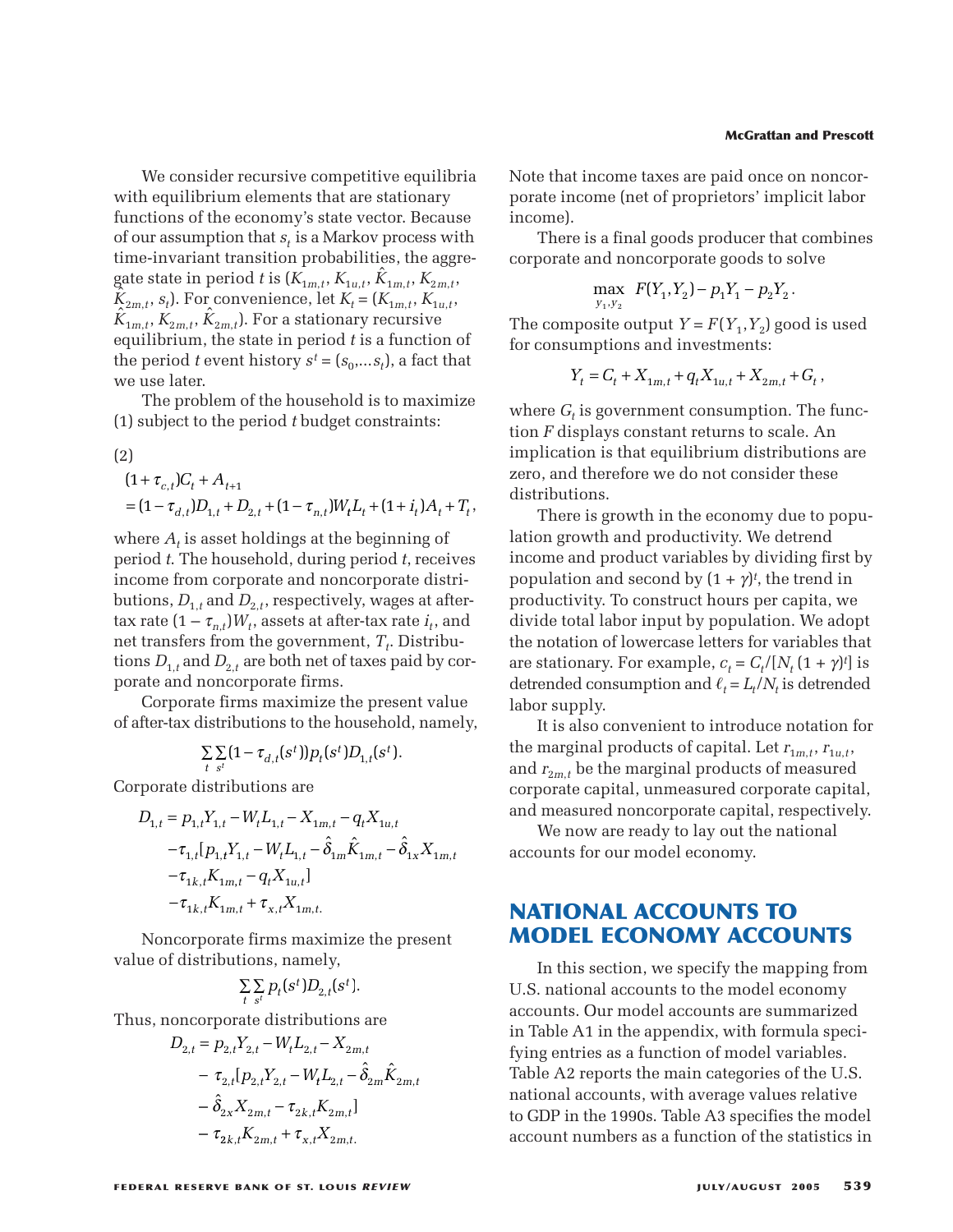the U.S. national accounts and the values of these statistics.3

#### *Adjustments*

There are four important differences between the accounts our model economy dictates and the U.S. national accounts. First, our model output does not include consumption taxes as part of consumption and as part of value added, but NIPA GDP does. A consequence of this is that, unlike NIPA, our accounts are consistent in using producer prices for inputs and outputs. Second, we treat some financial services included in NIPA as intermediate rather than as final. Third, our model treats expenditures on all fixed assets as investment. Thus, consumer durables are treated as an investment in the model accounts rather than as consumption expenditures. We introduce a consumer durable services sector in much the same way as an owner-occupied housing sector is introduced into NIPA. Households rent the consumer durables to themselves. A related adjustment is made for government capital. Finally, and most importantly for the purposes of this paper, our model output includes corporate intangible investment. Intangible investments are expensed and therefore not included in the national accounts.

**Adjustments for Consumption Tax.** Our *consumption taxes* are all *non-property* taxes on production and imports less subsidies plus business current transfer payments. The reason that we include business transfers in consumption taxes is that they are mostly liability payments, which de facto are a tax. NIPA reports total consumption taxes, which we must assign to the corporate and noncorporate sectors. The sums of consumption and property taxes are reported by sector. We assign aggregate consumption taxes to sectors in proportion to their sums of consumption and property taxes. We subtract the consumption tax from the value added of each sector.

On the product side we assume that all components of NIPA personal consumption expenditures, which include consumer durable expenditures,

are taxed at an equal rate. In fact a small part of what we call consumption taxes falls on other components of product, but we do not have good estimates of how much. Thus, we make the simplifying assumption that all consumption taxes fall on personal consumption expenditures. Fortunately, the assignment does not affect the results of this study.

The results of our adjustments for consumption taxes are summarized in Table A3 (lines 4, 8, 10, and 14).

**Adjustments for Intermediate Services.** Corporate value added includes some services that are not included in our notion of final goods or services.4 In particular, NIPA imputes to net interest and to consumption an amount equal to the expenses of handling life insurance and pensions, which are intermediate goods in the production of a final good, namely, a diversified financial portfolio. On the income side, we subtract these expenses (which are about 1 percent of GDP) from corporate net interest (Table A2, line 6). On the product side, we subtract these expenses from personal consumption expenditures (Table A2, line 16).

In our mapping from national accounts to model accounts in Table A3, these calculations are listed as "imputed personal business expense." They appear under capital income (line 4) and private consumption (line 10).

**Adjustments for Capital Services.** We make adjustments in our model accounts for consumer durables and government capital so as to treat them like all other fixed assets accounted for in NIPA.

The implicit rental price of consumer durables that we use is consumer durable depreciation divided by the value of the stock of durables plus the after-tax return on capital. Using estimates from McGrattan and Prescott (2004), we assume that the return is 4.1 percent per year.<sup>5</sup> The imputation to consumption is this rental price times the stock of consumer durables. There are two imputa-

<sup>3</sup> Numbered lines in Table A3 correspond to numbered lines in Table A1.

There have been major changes recently in the accounting of financial services. Most intermediate services are now excluded from GDP.

 $^5$  If  $i$  is not close to this value, then returns to capital in the model are not consistent with observed capital stocks and tax rates.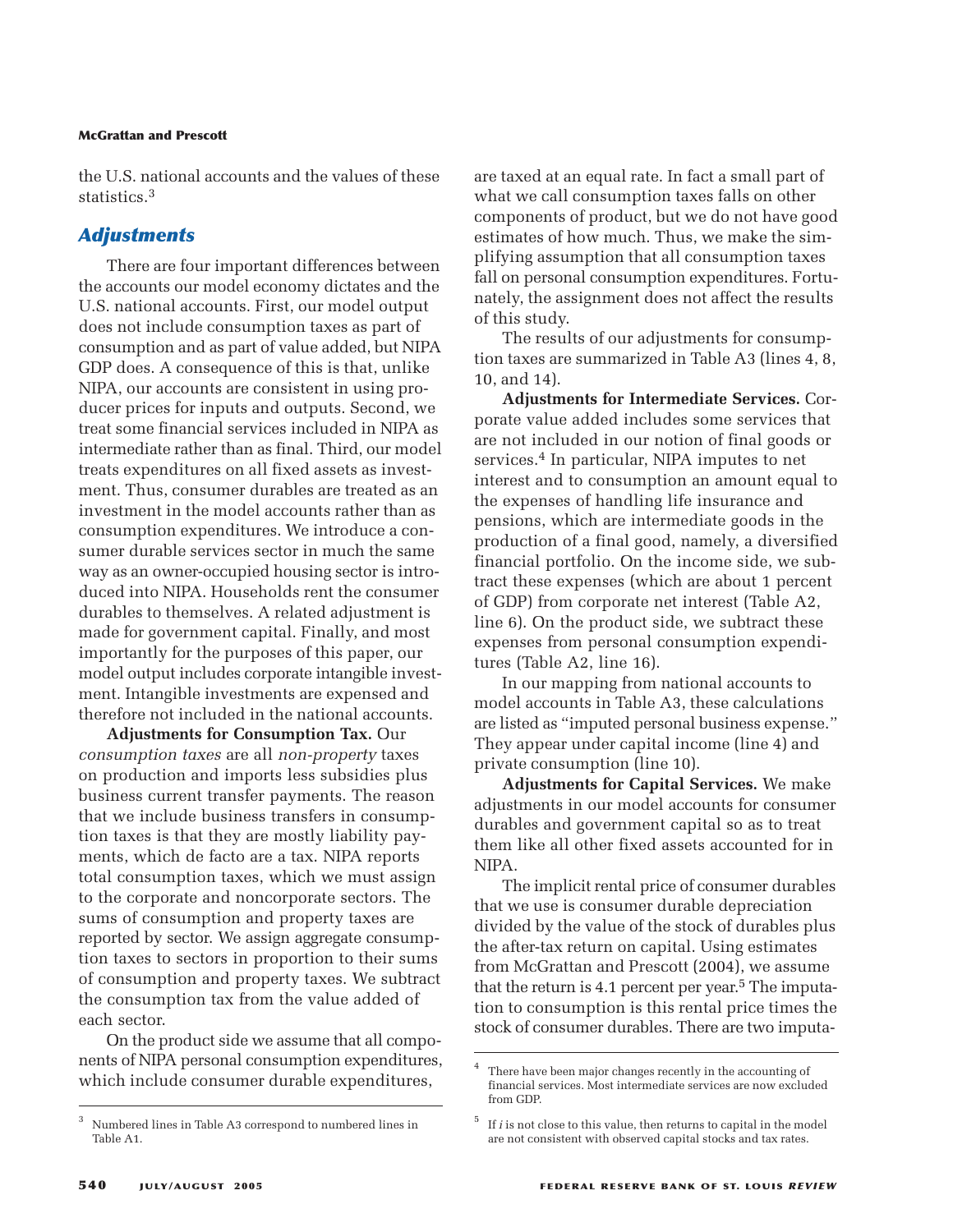tions to value added. First, we add depreciation of consumer durables to noncorporate depreciation. Second, we add the return on capital times the stock of consumer durables to noncorporate profits.

In Table A3, these calculations are summarized in imputed capital services under noncorporate capital income (line 8) and private consumption (line 10).

In NIPA, the services of government capital are equal to its depreciation. Thus, net income is zero. We define net income of government capital as our average after-tax return on capital (4.1 percent) times the value of this capital stock. We add this income to profits of the noncorporate sector on the value added side of the accounts and to public consumption on the product side.

In Table A3, these calculations are summarized in imputed capital services under noncorporate capital income (line 8) and public consumption (line 11).

**Adjustments for Intangible Investments.** The last adjustment we make to corporate income is to add back investments that had been expensed. We do not have direct measures of these expenses but can infer them from our theory and NIPA data. In this section, we use the theory to estimate the average level of intangible investment and the equilibrium path since 1990.

**The Average Level of Intangible Investment in the 1990s.** As in McGrattan and Prescott (2004), we can take an indirect approach, using observations on corporate profits and returns to tangible assets to estimate a return to intangible assets. NIPA profit before corporate income tax is *re* is to add back investments that hadex<br>expensed. We do not have direct mea<br>se expenses but can infer them from<br>y and NIPA data. In this section, we us<br>y to estimate the average level of intar<br>tment and the equilibrium expensed. We do not have direct measse expenses but can infer them from c<br>*y* and NIPA data. In this section, we use<br>*y* to estimate the average level of intan<sub>i</sub><br>tment and the equilibrium path since 1<br>**he Average Level o** 

 $NIPA$  profit  $=$ 

(3) 
$$
r_{1m}k_{1m} + r_{1u}k_{1u} - \delta_{1m}k_{1m} - \tau_{1k}k_{1m} - qx_{1u}
$$

$$
= (r_{1m} - \delta_{1m} - \tau_{1k})k_{1m} + q(r_{1u}/qk_{1u} - x_{1u}).
$$

If economic and accounting depreciation are equal and returns are equated for all assets, then the first-order conditions of the model in the section "The Model Economy" imply that the following hold<sup>6</sup>:

(4) *irq u u* = − 1 1 δ

(4)

\n
$$
i = r_{1u}/q - \delta_{1u}
$$
\n(5)

\n
$$
i = \frac{(1 - \tau_1)(r_{1m} - \tau_{1k}) + \tau_1 \delta_{1m}}{1 - \tau_x} - \delta_{1m}
$$
\n(6)

\n
$$
x_{1u} = (\gamma + \eta + \delta_{1u})k_{1u}
$$
\n(7)

\n
$$
x_{1m} = (\gamma + \eta + \delta_{1m})k_{1m}
$$
\nand therefore, if the equation is the equation of the equation.

(6) 
$$
X_{1u} = (\gamma + \eta + \delta_{1u})k_{1u}
$$

(7) 
$$
x_{1m} = (\gamma + \eta + \delta_{1m})k_{1m}
$$

on a balanced growth path, where *i* is the real interest rate and  $\eta$  is the population growth rate.

Equations (3) through (7) can be solved for the average level of intangible investment and capital. This is done as follows. We use BEA data to get estimates of the corporate income tax rate,  $\tau_1$ , the corporate property tax rate,  $\tau_{1k}$ , the subsidy to investment,  $\tau_{\rm x}$ , the tangible depreciation rate,  $\delta_{\rm 1m}$ , and corporate tangible investment,  $x_{1m}$ . We can use either the noncorporate returns or estimates of preference parameters to get the real interest rate, *i*. Population growth,  $\eta$  is around 1 percent per year. Trend technology growth,  $\gamma$ , is around 2 percent per year.

The system of equations (3) through (7) is five equations in the five unknowns,  $r_{1u}/q - \delta_{1u}$ ,  $r_{1m}$ ,  $qk_{1u}$ ,  $k_{1m}$ , and  $qx_{1u}$ . Using data from the 1990s, our estimate of the average value of intangible capital,  $qk_{1u}$ , is 0.65 times GDP.<sup>7</sup> This estimate is independent of our choice of  $\delta_{1u}$ . Our estimate of net investment,  $qx_{1u} - \delta_{1u} k_{1u}$ , is also independent of our choice of  $\delta_{1u}$ . Net intangible investment averaged 2 percent of GDP. 8

**The Equilibrium Path of Intangible Investment Since 1990.** We can infer the path for intangible investment using intratemporal first-order conditions of the model. We use two approaches that lead to similar quantitative implications for productivity in the 1990s. The two approaches rely on different assumptions about cost shares over the business cycle.

Our first approach assumes that the capital income share does not vary over the cycle. Let  $\theta$ be the capital share in the corporate sector, which

<sup>6</sup> We also did calculations allowing for differences in the depreciation rates. Holding the corporate tax rate fixed, we find a higher average level of intangible investment if accounting depreciation exceeds economic depreciation. Thus, to be conservative in our conclusions about the importance of intangible investment, we assume economic and accounting depreciation are equal.

The inputs to this calculation are  $\tau_1 = 0.37$ ,  $\tau_{1k} = 0.02$ ,  $\tau_x = 0$ ,  $\delta_{1m} = 0.06$ ,  $x_{1m} = 0.099$ ,  $i = 0.041$ ,  $\gamma = 0.02$ , and  $\eta = 0.01$ .

<sup>&</sup>lt;sup>8</sup> For convenience we will set  $\delta_{1*u*}$  = 0 when we derive time series for  $q_t x_{1u,t}$ . We are, in effect, working with net intangible investment.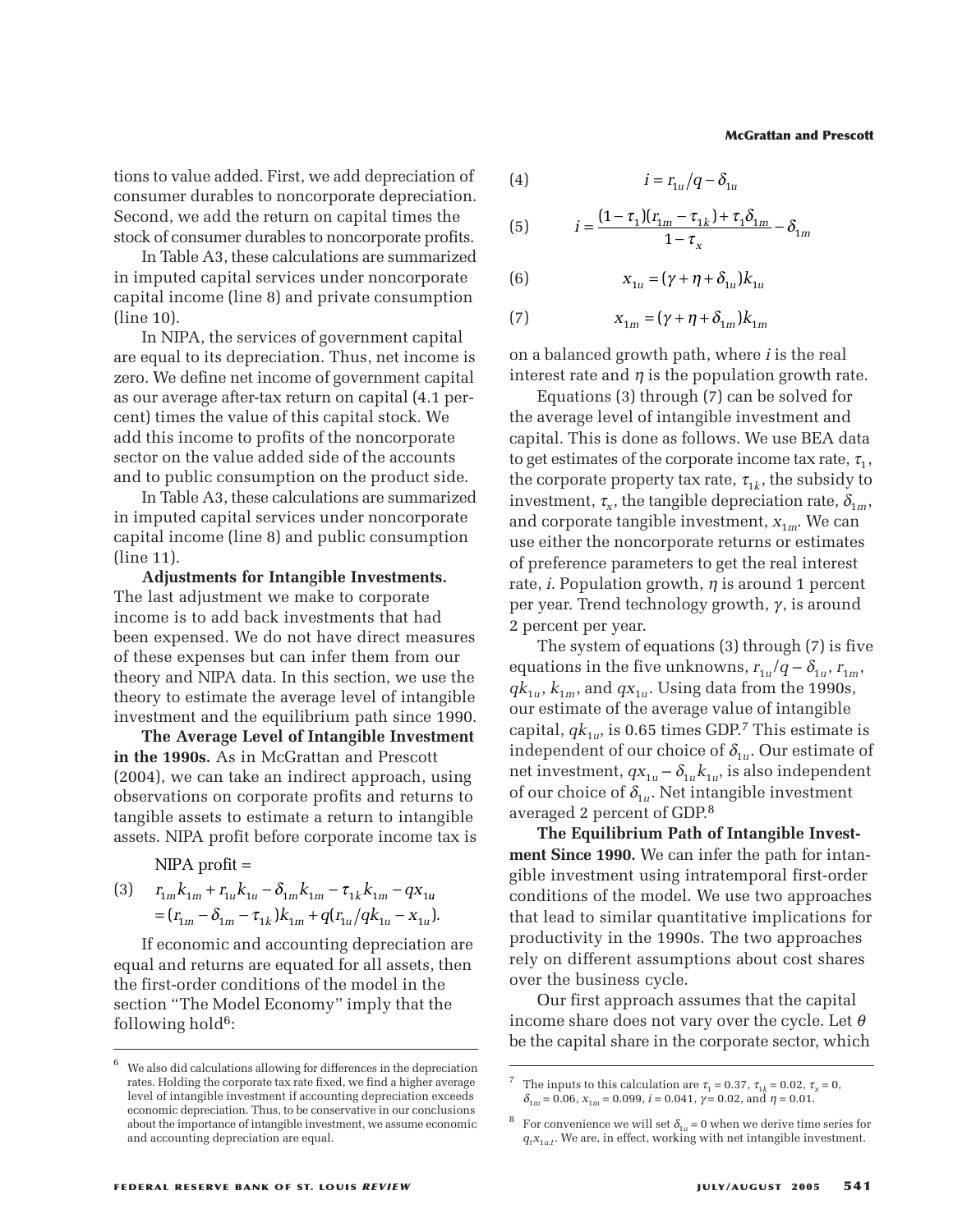## **Figure 1**

#### **Intangible Investment (Corporate Income Shares Fixed)**



we take to be the average corporate capital income share,  $(r_{1m}k_{1m} + r_{1u}k_{1u})/(p_1y_1)$  , or, equivalently, 1 less the average corporate labor income share,  $1 - w\ell_1/(p_1y_1)$ . Using averages in the 1990s, we estimate an average corporate capital share of  $\theta = 0.33$ . If intangible investments are chosen s that  $w_t \ell_{1,t} = 0$ estimate an average corporate capital share of<br>  $\theta = 0.33$ . If intangible investments are chosen s<br>
that<br>  $\frac{w_t \ell_{1,t}}{p_{1,t} V_{1,t}} = 1 - \theta_t$  $\theta$  = 0.33. If intangible investments are chosen so that *w* average corporate l<br>  $p_1y_1$ ). Using average<br>
an average corporate<br>
If intangible investn<br>
If intangible investn<br>  $\frac{w_t \ell_{1,t}}{p_{1,t} y_{1,t}} = 1$ <br>  $= 1$ <br>  $w_t \ell_{1,t} = (1 - \theta) p_{1,t} y_{1,t}$ verage corporate<br>  $V_1$ ). Using average<br>
average corporate<br>
mangible invest<br>  $\frac{W_t \ell_{1,t}}{P_{1,t} y_{1,t}} = 1$ <br>
satisfies<br>  $\ell_{1,t} = (1 - \theta) p_{1,t} y_1$ . Using average<br>
. Using average<br>
verage corporat<br>
angible invest<br>  $\frac{w_t \ell_{1,t}}{p_{1,t} y_{1,t}} = 1$ <br>
tisfies<br>  $\frac{1}{z} = (1 - \theta) p_{1,t} y_{1,t}$  $e$  corp<br>sing a<br>ge con<br>gible i:<br> $\frac{w_t \ell_1}{p_{1,t} y}$ <br>ies<br> $(1-\theta)$  $\begin{aligned} &\frac{w_t \ell_{1,t}}{p_{1,t} y_{1,t}} \\ &\frac{w_t \ell_{1,t}}{p_{1,t} y_{1,t}} \\ &\text{ies} \\ &\frac{(1-\theta) p_{1,t}}{p_{1,t} y_{1,t}} \end{aligned}$ rage<br>
ngible<br>  $\frac{w_t}{p_{1,t}}$ <br>
sfies<br>
=  $(1 -$ <br>
=  $(1$ corporate capital shape<br>
e investments are ch<br>  $e^{i\theta}$ <br>  $e^{i\theta}$ <br>  $e^{i\theta}$ <br>  $e^{i\theta}$ <br>  $e^{i\theta}$ <br>  $e^{i\theta}$ <br>  $e^{i\theta}$ <br>  $e^{i\theta}$ <br>  $e^{i\theta}$ <br>  $e^{i\theta}$ <br>  $e^{i\theta}$ <br>  $e^{i\theta}$ <br>  $e^{i\theta}$ <br>  $e^{i\theta}$ <br>  $i\theta$ <br>  $i\theta$ <br>  $i\theta$ <br>  $i\theta$ <br>  $i\theta$ <br>  $e$  corporate<br>  $e$  investm<br>  $\frac{V_t \ell_{1,t}}{V_{1,t} V_{1,t}} = 1 -$ 

$$
\frac{w_t \ell_{1,t}}{P_{1,t} y_{1,t}} = 1 - \theta_t
$$
  
= 1 - \theta,

then  $q_t x_{1u,t}$  satisfies

that  
\n
$$
\frac{w_t \ell_{1,t}}{p_{1,t} y_{1,t}} = 1 - \theta_t
$$
\nthen  $q_t x_{1u,t}$  satisfies  
\n
$$
w_t \ell_{1,t} = (1 - \theta) p_{1,t} y_{1,t}
$$
\n
$$
= (1 - \theta) [\text{va}_{1,t}^{\text{accounting}} + q_t x_{1u,t}],
$$
\nwhere we have an estimate of  $\theta$  and time s

where we have an estimate of  $\theta$  and time series for corporate compensation  $(w_t \ell_{1,t})$  and accounting corporate value added (va<sup>accounting</sup>). The unknown in equation (8) is the product  $q_t x_{1u,t}$ .

In Figure 1, we display the implied time series for intangible investment after 1990. What is striking about this figure is the sixfold increase in the level of intangible investments between 1997 and 2000. This represents a very large change in investment. This change in investment has con-

#### **Figure 2**

#### **Productivity Relative to a 2 Percent Trend (Corporate Income Shares Fixed)**



sequences for output, profits, and total investment.

Output is the sum of corporate and noncorporate income, namely,  $y_t$ , after the relevant adjustments to the national accounts are made. Economic corporate profits are capital income, which is corporate income less labor income and depreciation. If we assume an intangible depreciation rate of zero, then economic corporate profits are given by9 *e*, namely,  $y_t$ , after the r<br>to the national accounts<br>rporate profits are capit<br>porate income less labor<br>If we assume an intang<br>ero, then economic corp<br> $p_{1,t}y_{1,t} - w_t \ell_{1,t} - \delta_{1m} k_{1m,t}$ <br>rporate investment is th

$$
p_{1,t}y_{1,t} - w_t \ell_{1,t} - \delta_{1m} k_{1m,t}
$$

.

Economic corporate investment is the sum of tangible plus intangible investments. Economic profit shares and investment shares are defined  $relative$  to output,  $y_t$ , rather than GDP.

In Figure 2, we compare the standard measure of productivity, real GDP per hour worked, with our economic measure  $y_t/\ell_t$ . The hours measure we use is described in Prescott and Ueberfeldt (2003) and based on the Current Population Survey. We normalize hours to be 1 in 1990 so that we can directly compare the magnitudes of

 $9\;$  In McGrattan and Prescott (2004), we do a sensitivity analysis that includes varying  $\delta_{1u}$ .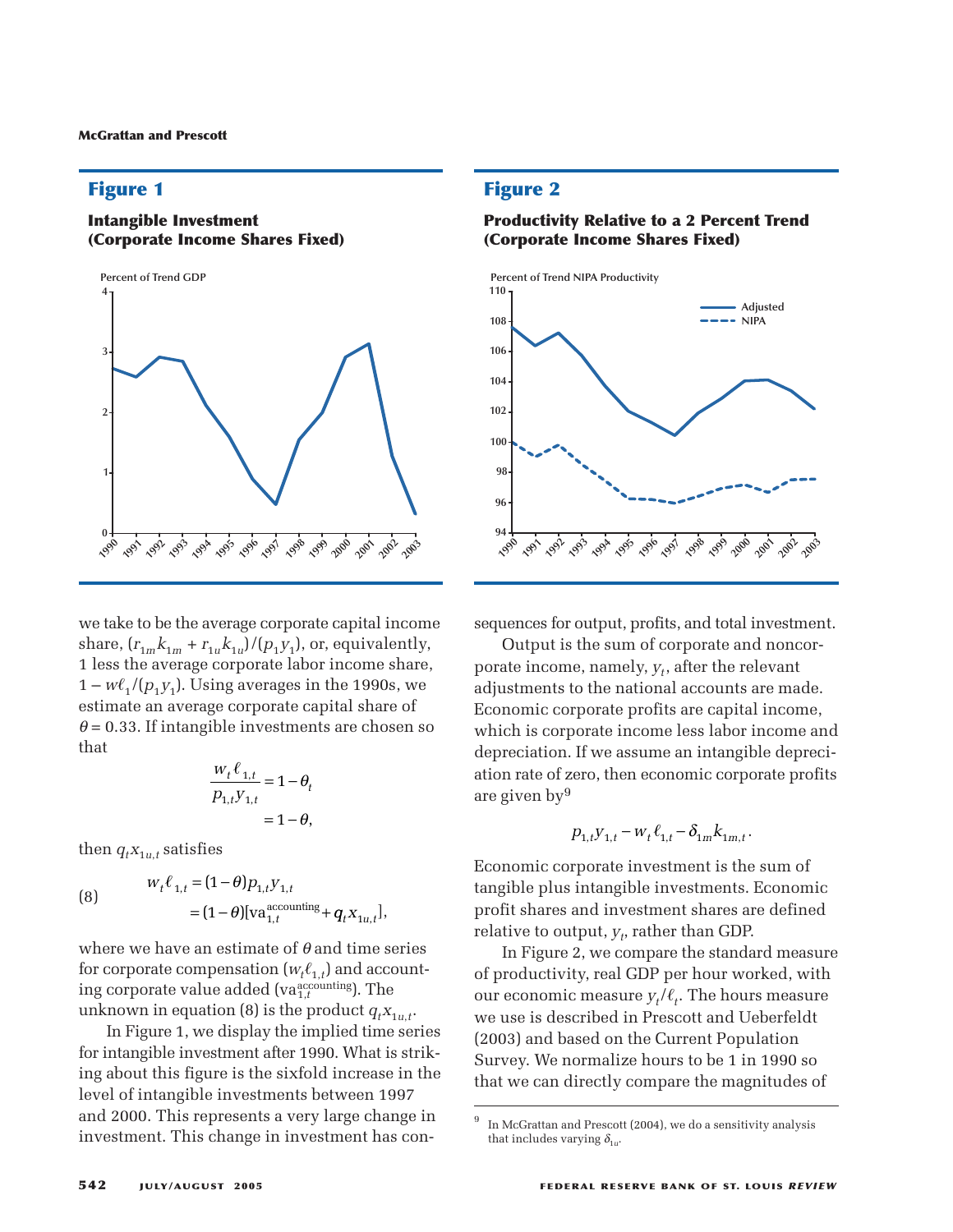#### **Figure 3**

#### **Corporate Profit Shares of Income (Corporate Income Shares Fixed)**



GDP and *y*. We also divide both measures by 1.02*<sup>t</sup>* , the historical trend.

The figure shows that economic productivity fell faster than accounting productivity in the early 1990s but grew much faster at the end of the 1990s. Notice that economic productivity is higher than accounting productivity in 1990 because output, *y*, is 8 percent higher than GDP. A comparison with Figure 1 illustrates how important the movements in intangible investment are for output.

In Figure 3, we plot the accounting measure of corporate profits relative to GDP and our economic corporate profits relative to output. Our measure is significantly higher because we do not subtract intangible investment or property tax. Our measure also includes the small part of corporate net interest that is not intermediate services. Our profit share is about 12 percent, whereas NIPA's profit share is 7.5 percent.

Of particular significance is the fact that the patterns are very different. In the late 1990s, economic profits are high, while NIPA profits are low.

In Figure 4, we plot the accounting measure of the corporate investment share, namely, corporate tangible investment relative to GDP and

#### **Figure 4**





our economic measure, which is total corporate investment—tangible and intangible—divided by output, *y*. Notice that the standard accounting measure shows only a modest investment boom in the late 1990s, whereas our measure shows a bigger investment boom.

Our second approach to measuring the path of intangible investment assumes that the ratio of labor income shares across sectors is constant. Let  $1 - \theta$ , be the corporate labor income share in period *t* and let  $1 - \alpha_t$  be the noncorporate labor income share in period *t*. Thus, our second approach assumes that

(9) 
$$
\frac{1-\theta_t}{1-\alpha_t} = \frac{1-\theta}{1-\alpha},
$$

where  $\theta$  and  $\alpha$  are found by taking averages over our sample period. For the corporate sector, the average is  $\theta$  = 0.33. For the noncorporate sector, the average is  $\alpha = 0.496$ <sup>10</sup>

Assuming that corporate income shares stay constant puts a lower bound on the increase of intangible investment during the late 1990s, as

 $^{\rm 10}$  The capital cost share for the noncorporate sector is high because a significant fraction of this sector's capital is housing and consumer durables, which have a capital cost share near 1.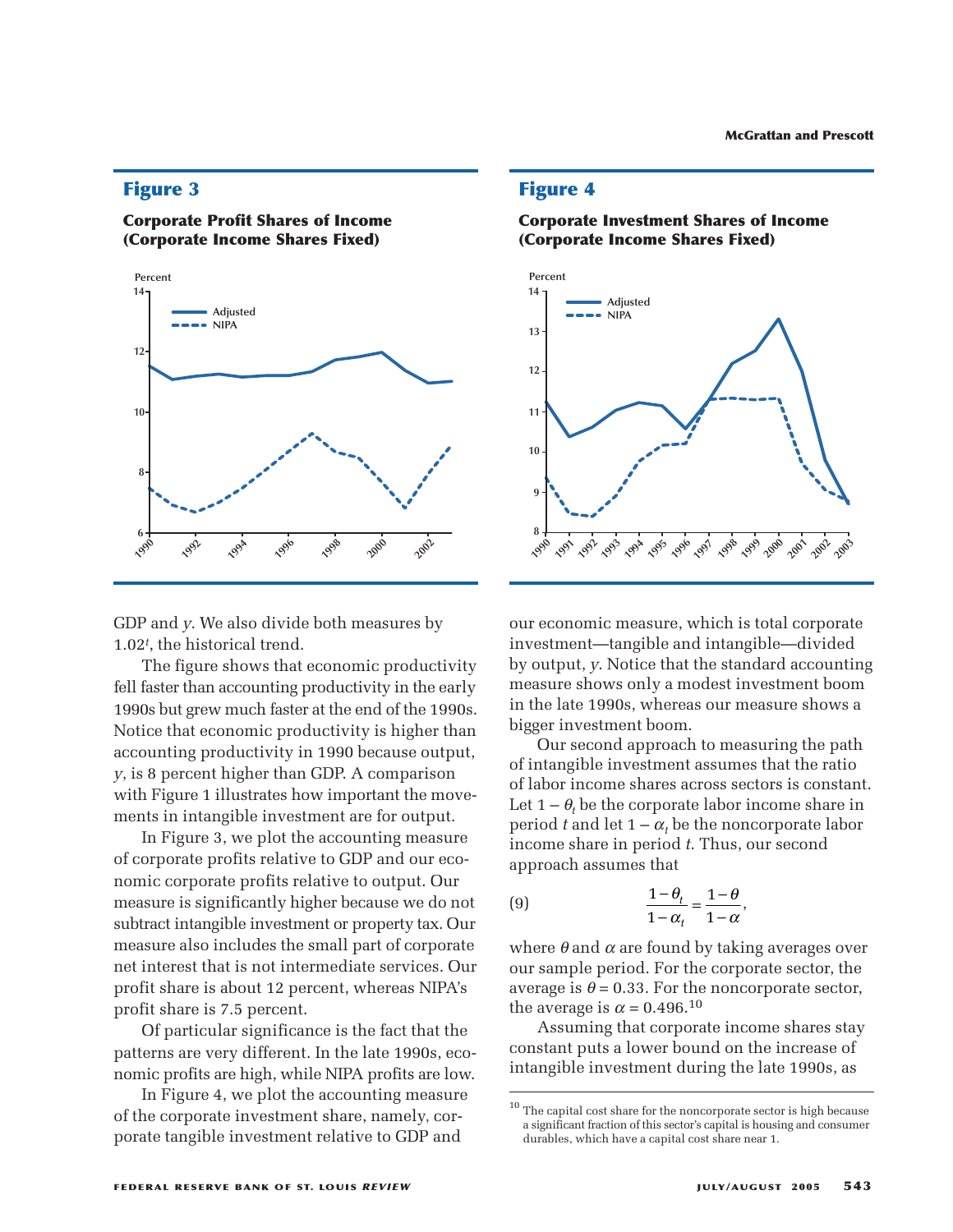# **Figure 5**

#### **Intangible Investment (Corporate Income Shares Varying)**



capital income shares are almost surely procyclical. The reason is simple. If accounting profits are low relative to trend, we are attributing the difference to expensed investments. However, accounting profits may appear even lower if compared with boom-time levels. When we assume that income shares vary over the cycle, then we find a larger gap between economic and accounting profits in booms and, hence, a larger amount of intangible investment. *p y*

Equation (9) and observables can be used to find the value of intangible investment in units of the consumption good as follows. Substituting for the labor shares in (9) yields ptwe<br>ms a<br>(9) an<br>*p* i of inptio<br>hare<br> $\frac{w_t \ell}{p_{1:t} y}$  $\begin{aligned} &\text{y}_\text{0} \text{r}_\text{0} \text{r}_\text{0} \text{r}_\text{1} \text{r}_\text{1} \text{r}_\text{1} \text{r}_\text{2} \text{r}_\text{2} \text{r}_\text{3} \text{r}_\text{4} \text{r}_\text{5} \text{r}_\text{6} \text{r}_\text{7} \text{r}_\text{8} \text{r}_\text{9} \text{r}_\text{1} \text{r}_\text{1} \text{r}_\text{1} \text{r}_\text{2} \text{r}_\text{3} \text{r}_\text{4} \text{r$  $t$  and<br>*t* me and<br>*f* int<br>*t* ion<br>*res*<br> $\frac{\ell_{1,t}}{\ell_{1,t}}$ the commist<br>ce, and the internet<br>property of the set of the set of the set of the set of the set of the set of the set of the set of the set of<br> $t$   $y_{2,t}$   $t$ rom<br>**nce,**<br>arval<br>le in<br>as f(<br>yiel,<br> $\frac{t}{t}$ ,  $\ell_{2,t}$ wee<br>is an<br>stm)) an<br>of in<br>otion<br>ares the<br>non<br>nce,<br>erva<br>ble i<br>l as f<br>) yie<br>2,ty2  $\alpha$ ee s an $\sin \alpha$ ) an $\operatorname{f\,in}$  intion $\operatorname{arcs}$ es vary over the<br>between econom<br>oms and, hence,<br>westment.<br>1 (9) and observa<br>ne of intangible is<br>mption good as f<br>shares in (9) yie<br> $\left(\begin{array}{c}w_t\ell_{1,t}\end{array}\right)\left(\begin{array}{c}p_{2,t}y_{2,t}\end{array}\right)$ 

$$
\left(\frac{w_t \ell_{1,t}}{p_{1,t} y_{1,t}}\right) \left(\frac{p_{2,t} y_{2,t}}{w_t \ell_{2,t}}\right) = \frac{1-\theta}{1-\alpha}.
$$

This equation can be solved for corporate value added,  $p_{1,t}y_{1,t}$ , as a function of observables. Variable  $p_{1,t}y_{1,t}$  can be used along with accounting value added in the corporate sector to find the value of unmeasured investment, that is,  $\left(\frac{w_t \ell_{1,t}}{p_{1,t} y_{1,t}}\right) \left(\frac{p_{2,t} y_{2,t}}{w_t \ell_{2,t}}\right) =$ <br>on can be solved for  $a_{1,t}$ , as a function of ob<br>can be used along wid in the corporate sec<br>measured investmen<br> $q_t x_{1u,t} = p_{1,t} y_{1,t} - v a_{1,t}^{ac}$ 

$$
q_t X_{1u,t} = p_{1,t} y_{1,t} - v a_{1,t}^{\text{accounting}}
$$

In Figure 5, we plot the equilibrium path for

.

#### **Figure 6**

#### **Productivity Relative to a 2 Percent Trend (Corporate Income Shares Varying)**



the implied investment in intangibles. As before, we find a sixfold increase in the level of intangible investments between 1997 and 2000. The main difference between the measures in Figure 1 and Figure 5 are the magnitudes. Assuming varying income shares implies a higher absolute value of intangible investment at the peak in 2000.

What are the consequences for productivity? In Figure 6, we compare the standard measure of productivity, real GDP per hour worked, with the economic measure  $y_t/\ell_t$  adjusted for the intangible investment in Figure 5. Again, we normalize hours to be 1 in 1990 so that we can directly compare the magnitudes of GDP and *y*. We also divide both measures by 1.02*<sup>t</sup>* , the historical trend.

As in the case of fixed corporate shares, we find that economic productivity fell faster than accounting productivity in the early 1990s but grew much faster at the end of the 1990s. The rise in productivity is somewhat higher in the case where corporate income shares vary. Over the period 1997-2000, we estimate that productivity rose 3.2 percent per year in the case with fixed corporate income shares and 4 percent per year in the case with varying corporate income shares.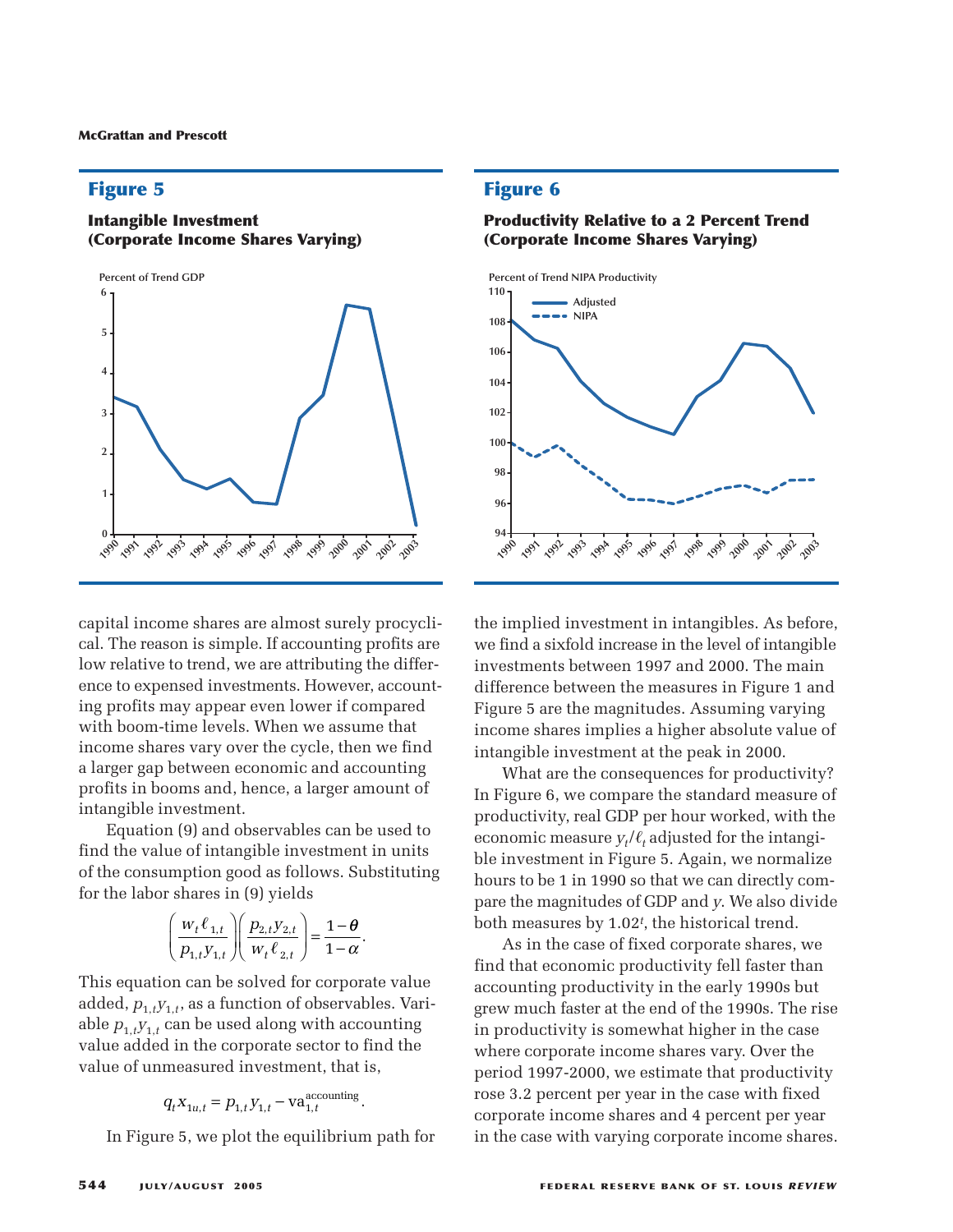However, both cases show a much different picture than GDP per hour.

# **SUPPORTING EVIDENCE**

As we noted earlier, we do not have direct measures of all intangible investments. But there are some direct measures of one important component of intangible investment, namely, research and development. In Figure 7, we plot expenditures for research and development performed by industry. Some of these expenditures are capital expenditures and therefore are not included in our notion of intangible investments. However, we find a similar pattern of investment. Investment in research and development fell rapidly in the first half of the 1990s and rose rapidly in the second half. This is what we find for total intangible investment.

## **SUMMARY**

U.S. growth in GDP per hour worked, which we call accounting productivity, was well below trend in the 1973-95 period and then recovered to the historical level of 2 percent per year growth beginning in 1995. (See Figure 2.) This picture is what most of the leading researchers in productivity accounting find.11 They, as do we, use hours worked estimates based on the Current Population Survey.<sup>12</sup>

We find that economic productivity, which includes corporate intangible investment in output, displays a very different pattern. As shown in Figure 2, we find that there was a productivity growth boom in the late 1990s with productivity

#### **Figure 7**





growth well in excess of the 2 percent historical trend. Prior and subsequent to this boom, average productivity growth was about half of the level of trend growth.

Our accounting resolves the puzzle of why corporate accounting profits were so low in the late 1990s boom. Corporations were making large intangible investments, which lowered their accounting profits, but not their economic profits. The economic profits share of economic income was high in the boom. (See Figure 3.) Our accounting also resolves the puzzle of why investment share of output was not much higher in this boom than standard accounting figures indicate. With the accounting numbers dictated by economic theory, the share increases, and increases a lot in the boom. (See Figure 4.)

## **REFERENCES**

- Board of Governors of the Federal Reserve System (1945-2004). *Flow of Funds Accounts of the United States*. Washington, DC: Federal Reserve System.
- Eldridge, Lucy P.; Manser, Marilyn E. and Otto, Phyllis Flohr. "Alternative Measures of Supervisory

 $^{11}$  See, for example, Jorgenson, Ho, and Stiroh (2003, p. 45) and Groningen Growth and Development Centre and The Conference Board (2004).

<sup>&</sup>lt;sup>12</sup> There are two other measures of U.S. hours worked. The BEA estimate, which uses state unemployment tax records to estimate the number of paid workers, and the BLS estimate, which uses an establishment survey to estimate the number of paid workers. The BEA hours estimate, which is an annual series, paints the same picture as CPS hours. The BLS hours estimate, which is a quarterly series, paints a different picture in the post-2000 period. With the BLS estimate of aggregate hours, estimated productivity growth is 1 percent higher in the 2000-03 period. See Kunze (2004) and Eldridge, Manser, and Otto (2004) for details.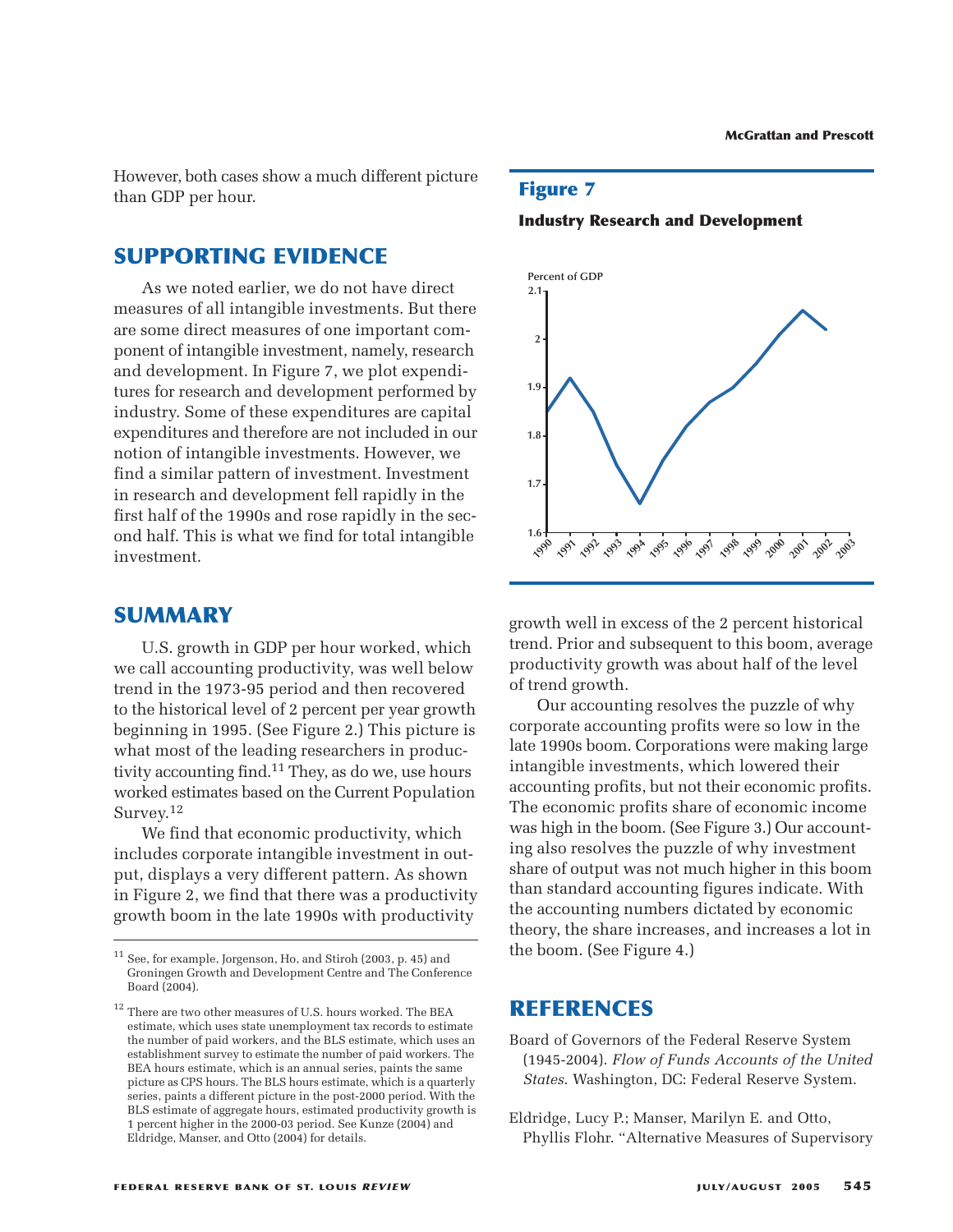Employee Hours and Productivity Growth." *Monthly Labor Review*, April 2004, *127*(4), pp. 9-28.

- Groningen Growth and Development Centre and The Conference Board. *Total Economy Database*, 2004; www.ggdc.net.
- Jorgenson, Dale W.; Ho, Mun S. and Stiroh, Kevin J. "Lessons for Europe from the U.S. Growth Resurgence." *CESifo Economic Studies*, 2003, *49*(1), pp. 27-47.

Kunze, Kurt. "U.S. Hours Worked Data." Memo, Bureau of Economic Analysis, August 2004.

- McGrattan, Ellen R. and Prescott, Edward C. "Taxes, Regulations, and the Value of U.S. and U.K. Corporations." Staff Report 309, Federal Reserve Bank of Minneapolis, 2004 (forthcoming in *Review of Economic Studies*).
- Prescott, Edward C. and Ueberfeldt, Alexander. "U.S. Hours and Productivity Behavior Using CPS Hours Worked Data: 1959-I to 2003-II." Unpublished manuscript, Federal Reserve Bank of Minneapolis, 2003.
- U.S. Department of Commerce, Bureau of Economic Analysis (1929-2004). *Survey of Current Business*. Washington, DC: U.S. Government Printing Office.

# **APPENDIX**

In this appendix, we display the national accounts that we work with, the NIPA categories before we make our adjustments, and a mapping from the national accounts to the model accounts. Table A1 lists the account categories for our model along with formulas for variables in the model. Table A2 lists the NIPA categories along with average values relative to GDP in the 1990s, which give the reader a sense of the magnitudes of the adjustments. Table A3 provides a mapping between these accounts. In the main text, we provide justifications for the calculations summarized here.

#### **Table A1**

#### **Model Economy Accounts**

|    |                                   | <b>Model expression</b>                           |  |
|----|-----------------------------------|---------------------------------------------------|--|
|    | Corporate domestic value added    | $P_1Y_1$                                          |  |
| 2  | Depreciation                      | $\delta_{1m} k_{1m}$                              |  |
| 3  | Labor income                      | $W\ell_{1}$                                       |  |
| 4  | Capital income                    | $r_{1m}k_{1m} + r_{1u}k_{1u} - \delta_{1m}k_{1m}$ |  |
| 5. | Noncorporate domestic value added | $P_2Y_2$                                          |  |
| 6  | Depreciation                      | $\delta_{2m} k_{2m}$                              |  |
| 7  | Labor income                      | $W\ell_{2}$                                       |  |
| 8  | Capital income                    | $r_{2m}k_{2m}-\delta_{2m}k_{2m}$                  |  |
| 9  | <b>Total domestic value added</b> | y                                                 |  |
|    | <b>Domestic Product</b>           |                                                   |  |
| 10 | Private consumption               | C                                                 |  |
| 11 | Public consumption                | g                                                 |  |
| 12 | Corporate measured investment     | $X_{1m}$                                          |  |
| 13 | Corporate unmeasured investment   | $qx_{1u}$                                         |  |
| 14 | Noncorporate investment           | $x_{2m}$                                          |  |
|    | 15 Total domestic product         | y                                                 |  |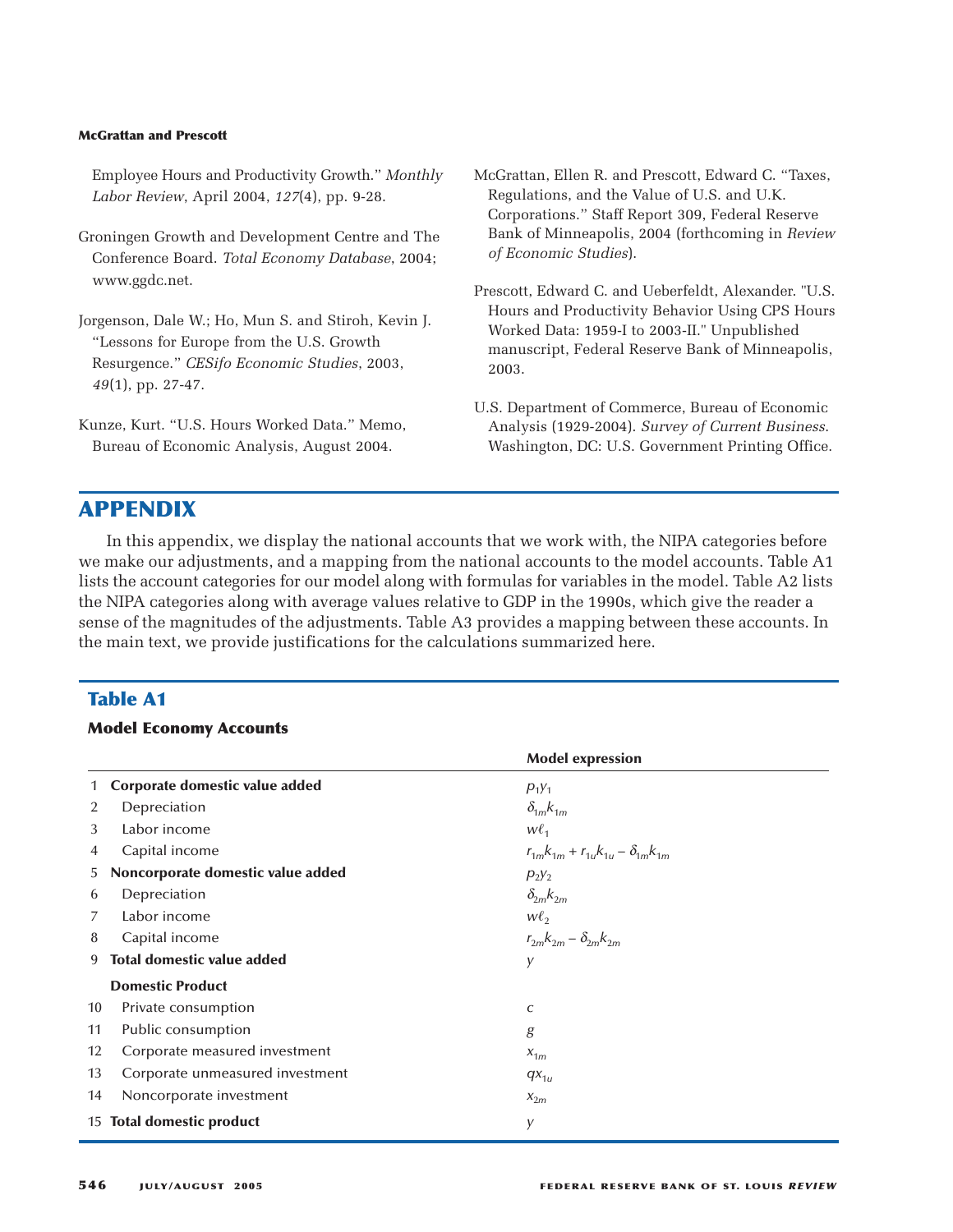# **Table A2**

## **National Accounts, Average in 1990s Relative to GDP**

| 1  | Corporate domestic value added                           | 0.589    |
|----|----------------------------------------------------------|----------|
| 2  | Consumption of fixed capital                             | 0.066    |
| 3  | Compensation of employees                                | 0.378    |
| 4  | Corporate profits with IVA and CCadj                     | 0.075    |
| 5  | Taxes on production and imports <sup>1</sup>             | 0.056    |
| 6  | Net interest and miscellaneous payments                  | 0.013    |
| 7  | Noncorporate domestic value added                        | 0.400    |
| 8  | Consumption of fixed capital                             | 0.053    |
| 9  | Compensation of employees                                | 0.240    |
| 10 | Rental income of persons with IVA                        | 0.014    |
| 11 | Proprietors' income with IVA and CCadj                   | 0.068    |
| 12 | Taxes on production and imports <sup>1</sup>             | 0.020    |
| 13 | Net interest and miscellaneous payments                  | 0.051    |
|    | 14 Statistical discrepancy                               | 0.011    |
|    | 15 Total domestic value added                            | 1.000    |
|    | <b>Domestic Product</b>                                  |          |
| 16 | Personal consumption expenditures                        | 0.670    |
| 17 | Durable goods                                            | 0.082    |
| 18 | Nondurable goods and services                            | 0.588    |
| 19 | Government consumption expenditures and gross investment | 0.189    |
| 20 | Consumption expenditures                                 | 0.156    |
| 21 | <b>Gross investment</b>                                  | 0.033    |
| 22 | Gross private domestic investment <sup>2</sup>           |          |
| 23 | Corporate                                                | 0.099    |
| 24 | Noncorporate                                             | 0.055    |
| 25 | Net exports of goods and services                        | $-0.013$ |
|    | 26 Total domestic product                                | 1.000    |
|    | <b>Addendum</b>                                          |          |
| 27 | Consumption taxes                                        | 0.047    |
| 28 | Consumption of fixed capital, durable goods              | 0.062    |
| 29 | Current-cost net stock of government fixed assets        | 0.604    |
| 30 | Current-cost net stock of consumer durable goods         | 0.308    |

**NOTE: IVA, inventory valuation adjustment; CCadj, capital consumption adjustment.**

**<sup>1</sup> This category includes business transfers and excludes subsidies.**

**<sup>2</sup> The breakdown into corporate and noncorporate investments is based on data from the** *Flow of Funds Accounts* **(Board of Governors of the Federal Reserve System, 1945-2004). For corporate investment, we sum investment of nonfinancial corporate business, financial corporations, and 10 percent of farm business.**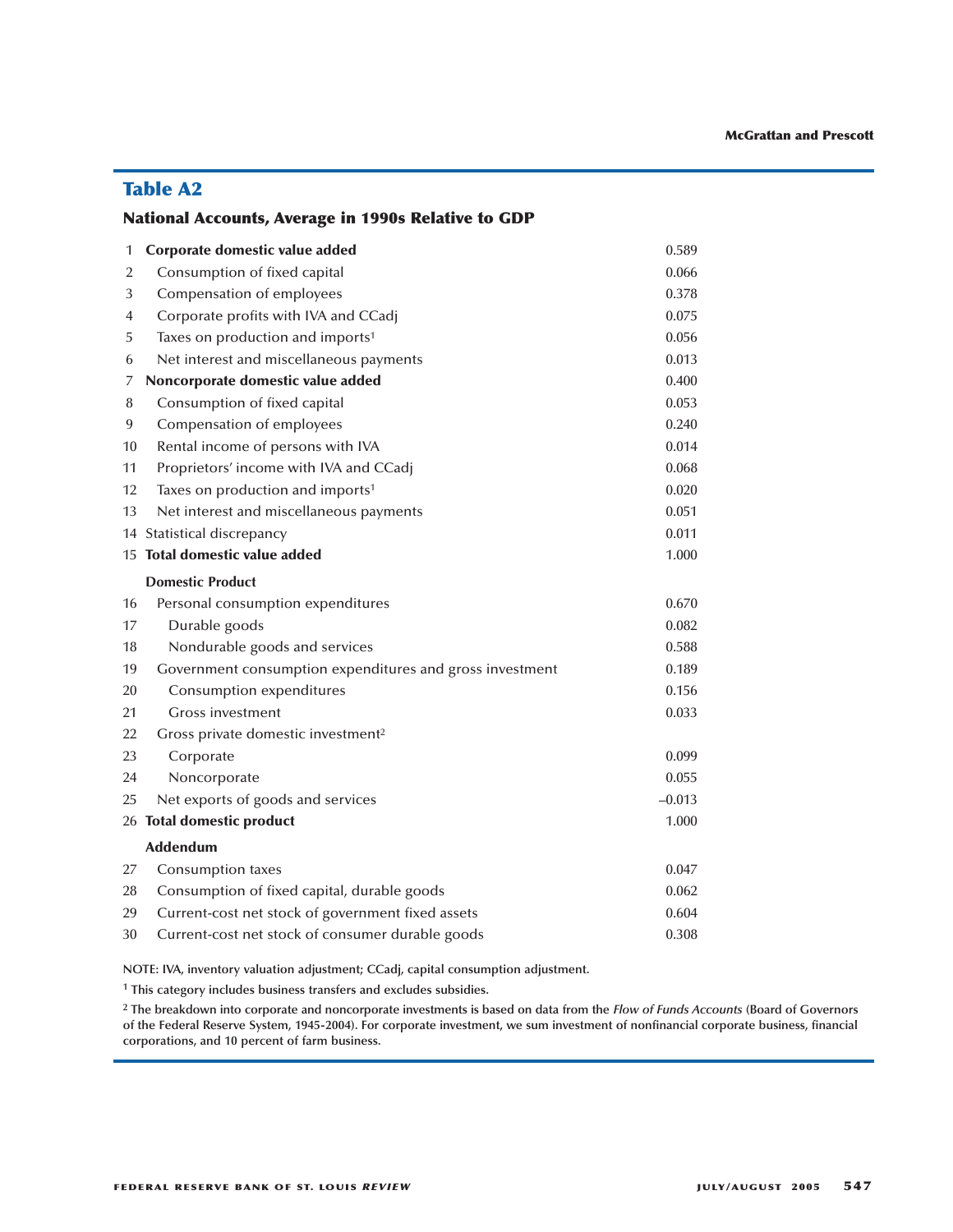# **Table A3**

# **Mapping from National Accounts to Model Accounts1**

|                |                                                                    | <b>Model</b> | <b>NIPA</b> |  |
|----------------|--------------------------------------------------------------------|--------------|-------------|--|
| 1              | Corporate domestic value added $(p_1y_1)$                          |              |             |  |
| $\overline{2}$ | Depreciation $(\delta_{1m} k_{1m})$                                | 0.066        |             |  |
|                | Consumption of fixed capital                                       |              | 0.066       |  |
| 3              | Labor income $(w\ell_1)$                                           | 0.378        |             |  |
|                | Compensation                                                       |              | 0.378       |  |
| 4              | Capital income $(r_{1m}k_{1m} + r_{1u}k_{1u} - \delta_{1m}k_{1m})$ | 0.120        |             |  |
|                | Corporate profits with IVA and CCadj                               |              | 0.075       |  |
|                | Net interest and miscellaneous payments                            |              | 0.013       |  |
|                | Less: Imputed personal business expense <sup>2</sup>               |              | $-0.010$    |  |
|                | Taxes on production and imports                                    |              | 0.056       |  |
|                | Less: Consumption taxes                                            |              | $-0.034$    |  |
|                | Corporate unmeasured investment                                    |              | 0.020       |  |
|                |                                                                    |              | 0.120       |  |
| 5              | Noncorporate domestic value added $(p_2y_2)$                       |              |             |  |
| 6              | Depreciation $(\delta_{2m}k_{2m})$                                 | 0.115        |             |  |
|                | Consumption of fixed capital                                       |              | 0.053       |  |
|                | Consumption of fixed capital, durable goods                        |              | 0.062       |  |
|                |                                                                    |              | 0.115       |  |
| 7              | Labor income $(w\ell_2)$                                           | 0.251        |             |  |
|                | Compensation                                                       |              | 0.192       |  |
|                | 70% Proprietors' income with IVA and CCadj                         |              | 0.048       |  |
|                | Statistical discrepancy                                            |              | 0.011       |  |
|                |                                                                    |              | 0.251       |  |
| 8              | Capital income $(r_{2m}k_{2m} - \delta_{2m}k_{2m})$                | 0.132        |             |  |
|                | Rental income of persons with CCadj                                |              | 0.014       |  |
|                | 30% Proprietors' income with IVA and CCadj                         |              | 0.020       |  |
|                | Net interest and miscellaneous payments                            |              | 0.051       |  |
|                | Current surplus of government enterprises                          |              | 0.001       |  |
|                | Taxes on production and imports                                    |              | 0.020       |  |
|                | Imputed capital services <sup>3</sup>                              |              | 0.038       |  |
|                | Less: Consumption taxes                                            |              | $-0.012$    |  |
|                |                                                                    |              | 0.132       |  |
| 9.             | Total domestic value added $(y)$                                   | 1.062        | 1.062       |  |